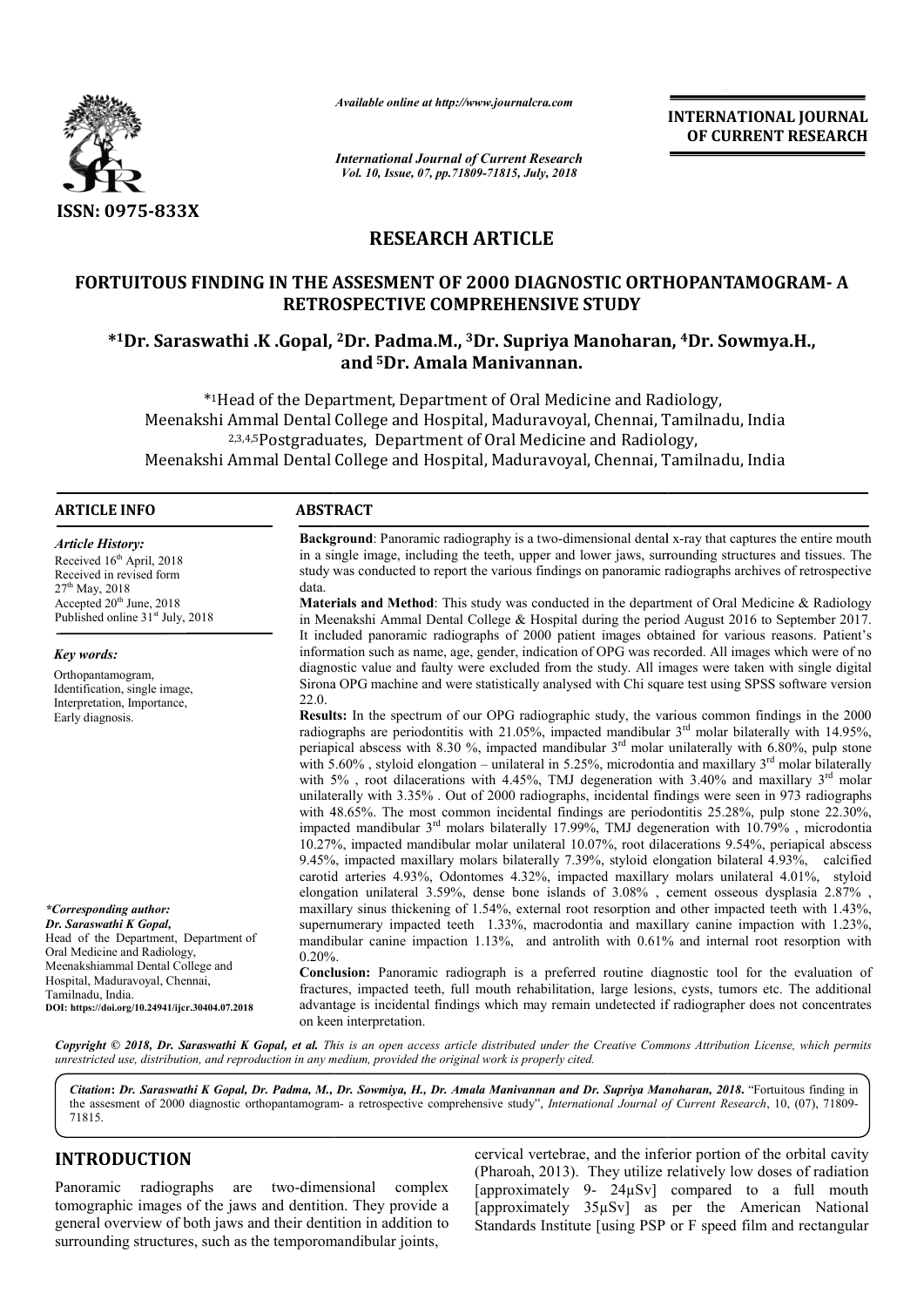collimation] (Ludlow *et al.,* 2008) (Pharoah, 2014 and Ludlow *et al.,* 2008). Unfortunately, panoramic radiographs are inherently low resolution images that are unsuitable for examining details or detecting carious lesions. Often some clinical sign or symptom or finding from the patient's history indicates the need for a radiologic examination. Commonly, the radiographs are prescribed when the dentist thinks that they are likely to offer useful diagnostic information that will influence or guide the treatment plan. General dentists and dental specialists frequently prescribe panoramic radiographs for a multitude of purposes. These purposes include examining the developing dentition, third molars, and pathological conditions. However, the interpretation of panoramic radiographs is commonly described by many as challenging and difficult, which is due to the complexity of these images, overlapping structures, distortion [unequal magnification] and ghost images that cannot be completely eliminated. Identification and reporting of findings is of paramount importance because they may necessitate medical and/or dental intervention (Bondemark *et al.,* 2006). If the presence of any abnormalities detected in advance, it finds the new diagnosis, if needed requires early treatment. and the prognosis is improved; also it may reduce the morbidity and mortality rate to some extent. The study conducted to report the frequency and nature of various findings which are identified in panoramic images obtained from the archives of Sirona OPG digital machine in Department of Oral Medicine and Radiology, Meenakshi Ammal Dental college, Chennai, India.

# **MATERIALS AND METHODS**

All the OPG images were screened along with the radiographic findings related to patient's chief complaint and radiographic examinations performed during August 2016 to September 2017 were included in the study which included 2000 patient images from the archives of retrospective data captured by Sirona OPG digital software. Intra $\Box$  and inter $\Box$ examiner accuracy and reproducibility for each of the radiograph was done to increase the authenticity of the study.

#### **Exclusion criteria**

All images which were of no diagnostic value and faulty were excluded from the study. Panoramic radiographs with positioning or magnification errors were excluded. The data collected included basic demographics, such as patient's age and gender, in addition to all of the incidental findings. Incidental findings in this study were defined as any finding that was not related to the patient's chief complaint and/or the indication for which the panoramic radiograph was requested. Simple descriptive statistics in the form of counts and percentages, mean range were calculated using SPSS version 22.0. Furthermore, to establish the relationship between demographics and incidental findings, the Chi-Square test was used for gender and the t-test for age.

## **RESULTS**

The age of our subjects ranged from 14 to 65 years with a mean of 36.46 years in males and 34.14 yrs in females. Gender distribution was equal with 50.60% males and 49.40% females. No statistically significant difference was found relative to age  $[p = 0.156]$  and gender  $[p = 0.117]$  as shown in Table 1 and Graph 1. The frequencies of the various findings are summarized in Table 2 & Graph 2**.**

The radiological findings in male and female are given in Table 3 and Graph 3. The frequencies of incidental findings and their percentage are summarized in Table 4 and Graph 4**.** 

## **DISCUSSION**

Panoramic radiograph is a commonly advised extra oral radiograph in dentistry. It is preferred over full mouth radiographs as it offers less patient exposure. The present study evaluated all 2000 panoramic radiographs taken for different reasons to asses various diagnostic radiological findings in which incidental findings were evaluated.According to the literature, indications for panoramic radiography was given by selection criteria proposed by Freny Karjodkar in the text book .

- As a substitute for full mouth intraoral periapical radiographs.
- To establish the site and size of lesions such as cysts, tumors and developmental anomalies in the body and rami of the mandible.
- As part of an orthodontic assessment where there is a clinical need to know the state of the dentition and the presence/absence of teeth.
- Fractures of all parts of the mandible except the anterior region.
- Assessment of third molars, at a time when consideration needs to be given to whether they should be removed or not.
- Investigation of TM joint dysfunction.
- Assessment for underlying bone disease before constructing complete or partial dentures.
- Vertical alveolar bone height as part of pre implant planning
- For follow-up of treatment, progress of pathology or postoperative bony healing.
- To study the antrum, especially to study the floor, posterior and anterior walls of the antrum.
- Periodontal disease—as an overall view of the alveolar bone levels. This is the first kind of study reporting with all common findings of pathological and incidental screened in panoramic x rays .

The various common findings in the 2000 radiographs are periodontitis with 21.05%, mandibular  $3<sup>rd</sup>$  molar bilaterally with 14.95%, periapical abscess with 8.30 %, mandibular  $3<sup>rd</sup>$ molar unilaterally with 6.80% , pulp stone with 5.60% , styloid elongation – unilateral in 5.25%, microdontia and maxillary  $3<sup>rd</sup>$ molar bilaterally with 5% , root dilacerations with 4.45%, TMJ degerneration with 3.40% and maxillary  $3<sup>rd</sup>$  molar unilaterally with 3.35% . Out of 2000 radiographs, incidental findings were seen in 973 radiographs with 48.65%. The incidental findings are considered as other findings which is seen in the radiograph taken for the purpose other than the chief complaint. The most common incidental findings are periodontitis 25.28%, pulp stone 22.30%, mandibular  $3<sup>rd</sup>$ molars bilaterally 17.99%, TMJ degeneration with 10.79% , microdontia 10.27%, mandibular molar unilateral 10.07%, root dilacerations 9.54%, periapical abscess 9.45%, maxillary molars bilaterally 7.39%, styloid elongation bilateral 4.93%, calcified carotid arteries 4.93%, Odontomes 4.32%, maxillary molars unilateral 4.01%, styloid elongation unilateral 3.59%, dense bone island of 3.08% , cement osseous dysplasia 2.87% , maxillary sinus thickening of 1.54%, external root resorption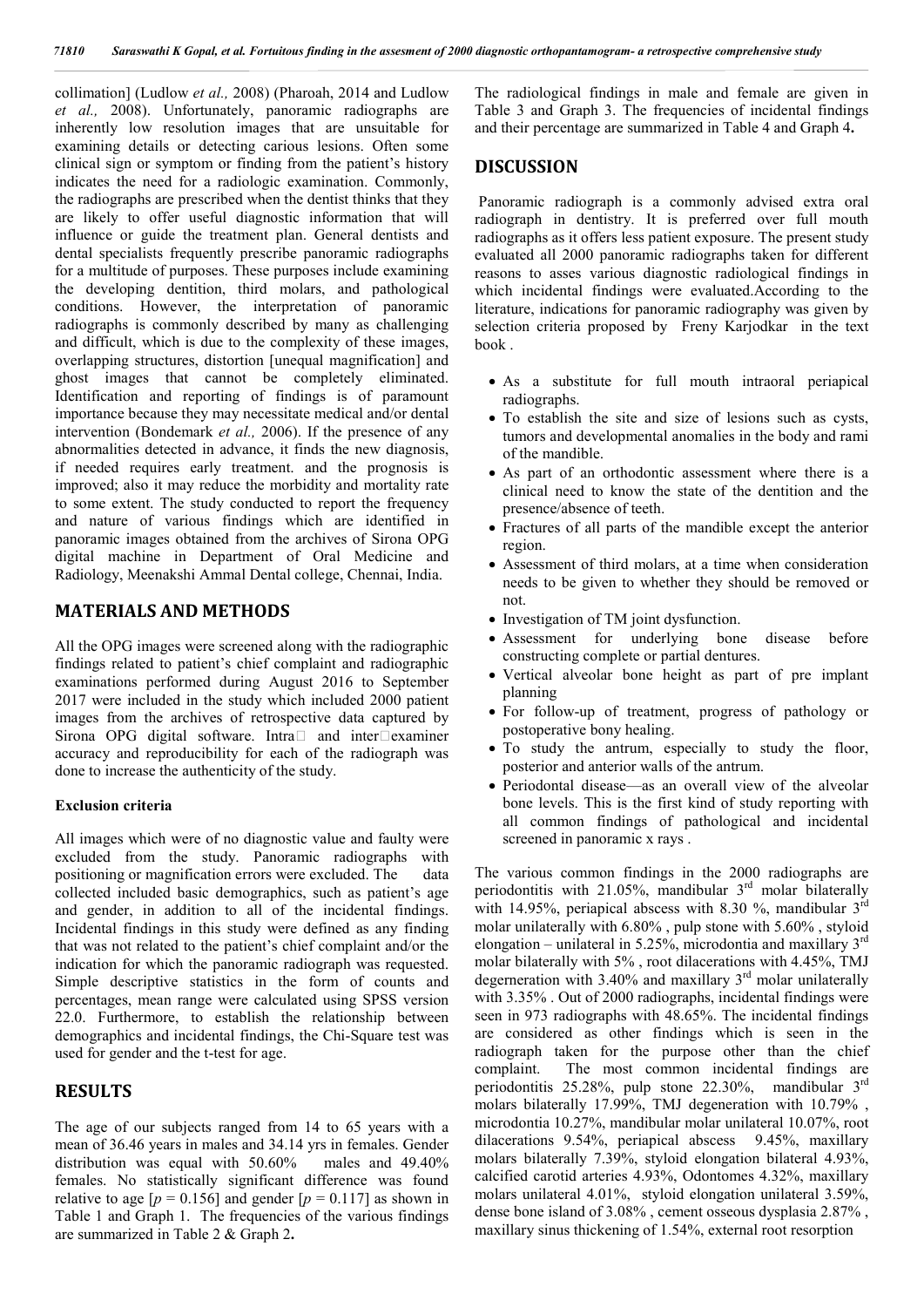# **Table 1. Demographic Details of Gender Distribution and Age of Patients in the Study Population**

|                 | No. of radiographs | Percentage | Chi-square test p-alue |
|-----------------|--------------------|------------|------------------------|
| Male            | 1012               | 50.60%     |                        |
| Female          | 988                | 49.40%     | 0.117                  |
| mean age Male   | 36.467yrs          |            |                        |
| mean age Female | 34.144yrs          |            | 0.156                  |

**Table 2. The Frequencies of the Various Findings in Counts of Radiographs and Their Percentage**

| <b>FINDINGS</b>                                | No. of Radiographs      | Percentage |
|------------------------------------------------|-------------------------|------------|
| 1.Periodontitis                                | 421                     | 21.05%     |
| 2. Mandibular $3rd$ molar Bilateral            | 299                     | 14.95%     |
| 3. Periapical abscess                          | 166                     | 8.30%      |
| 4.Mandibular 3rd molar<br>Unilateral           | 136                     | 6.80%      |
| 5.Pulp stone                                   | 113                     | 5.60%      |
| 6. Styloid elongation unilateral               | 105                     | 5.25%      |
| 7 Microdontia                                  | 100                     | 5%         |
| 8. Maxillary 3 <sup>rd</sup> molar Bilateral   | 100                     | $5\%$      |
| 9 Root dilacerations                           | 89                      | 4.45%      |
| 10.TMJ degeneration                            | 68                      | 3.40%      |
| 11. Maxillary 3 <sup>rd</sup> molar Unilateral | 67                      | 3.35%      |
| 12. Odontomes                                  | 42                      | 2.06%      |
| 13 fractures                                   | 41                      | 2.05%      |
| 14. Styloid elongation Bilateral               | 35                      | 1.75%      |
| 15 dense bone island                           | 30                      | 1.50%      |
| 16. Cemento osseous dysplasia                  | 28                      | 1.40%      |
| 17. Calcified carotid arteries                 | 28                      | 1.40%      |
| 18. Periapical cyst                            | 25                      | 1.25%      |
| 19. Mandibular canine impaction                | 15                      | 0.75%      |
| 20. Maxillary sinus thickening                 | 15                      | 0.75%      |
| 21. External root resorption                   | 14                      | 0.70%      |
| 22. Maxillary canine impaction                 | 14                      | 0.70%      |
| 23. Other impaction                            | 14                      | 0.70%      |
| 24. Supernumerary teeth                        | 13                      | 0.65%      |
| 25 Macrodontia                                 | 12                      | $0.60\%$   |
| 26.Antrolith                                   | 6                       | 0.30%      |
| 27. Sialolith                                  | 5                       | 0.25%      |
| 28. Internal root resorption                   | $\overline{\mathbf{c}}$ | 0.10%      |
| 29. Residual cyst                              | $\overline{c}$          | 0.10%      |

# **Table 3. Total Number of Radiographs in Male and Female with Radiological Findings and Percentage**

| <b>RADIOLOGICAL FINDINGS</b>       | <b>MALE</b> | $\frac{0}{0}$ | <b>FEMALE</b>  | $\frac{0}{0}$ |
|------------------------------------|-------------|---------------|----------------|---------------|
| 1.periodontitis                    | 216         | 21.34387352   | 205            | 20.74899      |
| 2. Mandibular impaction bilateral  | 156         | 15.41501976   | 143            | 14.47368      |
| 3. pulp stone                      | 90          | 8.893280632   | 127            | 12.85425      |
| 4. Mandibular impaction unilateral | 52          | 5.138339921   | 84             | 8.502024      |
| 5. Periapical abscess              | 85          | 8.399209486   | 81             | 8.198381      |
| 6. Maxillary impaction bilateral   | 45          | 4.446640316   | 55             | 5.566802      |
| 7. Microdontia                     | 54          | 5.335968379   | 46             | 4.65587       |
| 8. Styloid elongation unilateral   | 63          | 6.225296443   | 42             | 4.251012      |
| 9. root dilacerations              | 45          | 4.446640316   | 44             | 4.452012      |
| 9. TMJ degeneration                | 28          | 2.766798419   | 40             | 4.048583      |
| 10. Maxillary impaction unilateral | 30          | 2.964426877   | 37             | 3.744939      |
| 11. Odontomes                      | 18          | 1.778656126   | 24             | 2.42915       |
| 12. cemento osseous dysplasia      | 9           | 0.889328063   | 19             | 1.923077      |
| 13. Calcified carotid arteries     | 29          | 2.865612648   | 19             | 1.923077      |
| 14. Styloid elongation bilateral   | 18          | 1.778656126   | 17             | 1.720648      |
| 15. dense bone island              | 14          | 1.383399209   | 16             | 1.619433      |
| 16. Periapical cyst                | 14          | 1.383399209   | 11             | 1.11336       |
| 17. External root resorption       | 6           | 0.592885375   | 8              | 0.809717      |
| 18. Maxillary canine impaction     | 6           | 0.592885375   | 8              | 0.809717      |
| 19. fractures                      | 33          | 3.260869565   | 8              | 0.809717      |
| 20. Mandibular canine impaction    | 8           | 0.790513834   | 7              | 0.708502      |
| 21. Other impaction                | 8           | 0.790513834   | 6              | 0.607287      |
| 22. Supernumerary teeth            | 8           | 0.790513834   | 5              | 0.506073      |
| 23. Macrodontia                    | 7           | 0.691699605   | 5              | 0.506073      |
| 24. Sialolith                      | 1           | 0.098814229   | $\overline{4}$ | 0.404858      |
| 25. Residual cyst                  | 0           | $\mathbf{0}$  | $\overline{2}$ | 0.202429      |
| 26. Antrolith                      | 4           | 0.395256917   | $\overline{2}$ | 0.202429      |
| 27. TMJ cyst                       | 0           | $\theta$      | 1              | 0.101215      |
| 28. maxillary sinus thickening     | 4           | 0.395256917   | 1              | 0.101215      |
| 29.<br>Internal root resorption    | 2           | 0.197628458   | $\mathbf{0}$   | $\mathbf{0}$  |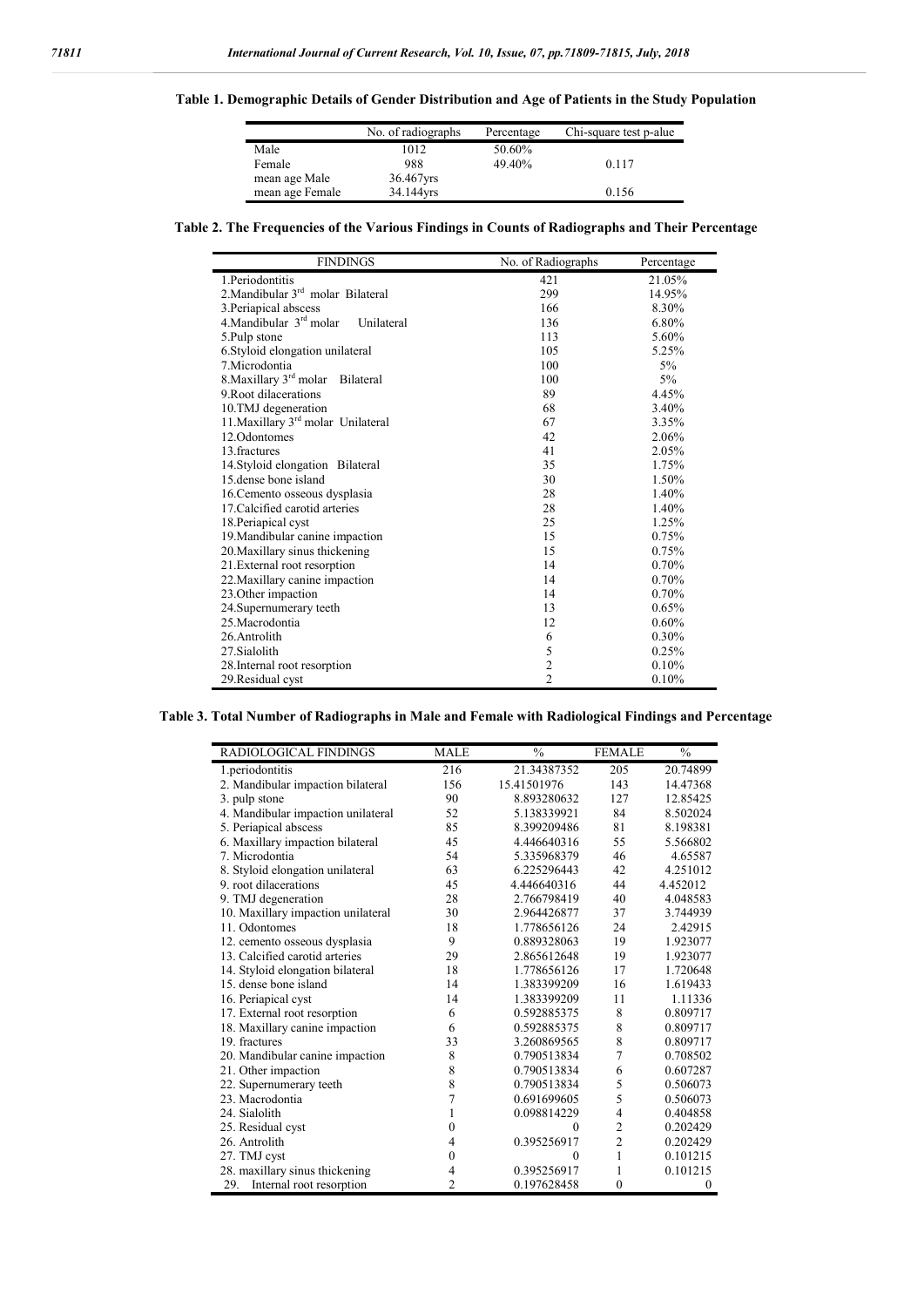| S.NO           | <b>INCIDENTAL FINDINGS</b>    | <b>NO OF RADIOGRAPHS</b> | PERCENTAGE |
|----------------|-------------------------------|--------------------------|------------|
| 1              | Periodontitis                 | 246                      | 25.28263   |
| $\overline{c}$ | pulp stone                    | 217                      | 22.30216   |
| 3              | Mandibular molar bilateral    | 175                      | 17.98561   |
| 4              | TMJ degeneration              | 105                      | 10.79137   |
| 5              | Microdontia                   | 100                      | 10.27749   |
| 6              | Mandibular molar unilateral   | 98                       | 10.07194   |
| 7              | periapical abscess            | 92                       | 9.455293   |
| 8              | Root dilacerations            | 89                       | 9.54321    |
| 8              | Maxillary molar Bilateral     | 72                       | 7.399794   |
| 9              | Styloid elongation bilateral  | 48                       | 4.933196   |
| 10             | Calcified carotid arteries    | 48                       | 4.933196   |
| 11             | Odontomes                     | 42                       | 4.316547   |
| 12             | Maxillary molar Unilateral    | 39                       | 4.008222   |
| 13             | Styloid elongation unilateral | 35                       | 3.597122   |
| 14             | dense bone island             | 30                       | 3.083248   |
| 15             | cemento osseous dysplasia     | 28                       | 2.877698   |
| 16             | maxillary sinus thickening    | 15                       | 1.541624   |
| 17             | External root resorption      | 14                       | 1.438849   |
| 18             | Other impaction               | 14                       | 1.438849   |
| 19             | supernumerary teeth           | 13                       | 1.336074   |
| 20             | Macrodontia                   | 12                       | 1.233299   |
| 21             | Maxillary canine impaction    | 12                       | 1.233299   |
| 22             | mandibular canine impaction   | 11                       | 1.130524   |
| 23             | Antrolith                     | 6                        | 0.61665    |
| 24             | internal root resorption      | 2                        | 0.20555    |

**Table 4. The frequencies of the various incidental findings in counts of radiographs and their percentage**





and other impacted teeth with 1.43%, supernumerary impacted teeth 1.33%, macrodontia and maxillary canine impaction with 1.23%, mandibular canine impaction 1.13%, and antrolith with 0.61% and internal root resorption with 0.20%. Similar findings were seen in study conducted by (Shaik *et al.,*  2013). The most common incidental finding was pulp stones, with females are more predominant than males with prevalence of 5.60%. The next most common finding was styloid process elongation or calcification of the stylohyoid ligament. We reported that elongated styloid process was seen in unilateral (5.25%) and bilateral (1.75%) of cases and more predominant in males compared to the females. This finding is common among many population studies conducted earlier. (Sudhakara Reddy *et al.,* 2013; Shaik *et al.,* 2013; Alpoz *et al.,* 2014; Mandian and Tadinada, 2014). Most patients are asymptomatic, although the condition may be symptomatic in 1-5% of cases (Khandelwal *et al.,* 2011). The symptomatic form of this condition is termed Eagle's syndrome and was first documented by Dr. Eagle in 1948 when he correlated symptoms of pain on swallowing or turning the neck with

elongation of the styloid process or calcification of the stylohyoid ligament (Eagle, 1948), bilateral involvement was reported at a rate of 55% in cases with Eagle's syndrome (Khandelwal *et al.,* 2011). The dense bone island [DBI], also known as enostosis or idiopathic osteosclerosis (Pharoah *et al.,*  2013) with prevalence of 1.5%. It is a hamartoma that usually presents as a relatively well-defined area of dense bone (Pharoah *et al.,* 2013; Ramesh and Ganguly, 2010). It may vary in shape and size but it is asymptomatic, identified radiographically and should not be biopsied because it lacks an adequate blood supply. (Ramesh and Ganguly, 2010). According to Brondemark *et al.* (2006) study the incidence for dense bone island was more in panoramic radiographs of orthodontic patients. This lesion may be radiographically mistaken for exostosis, including torus mandibularis and palatinus, residual condensing osteitis, alveolar calcification after extraction, bone architectural change in response to occlusal trauma on an inclined tooth, particularly on mandibular second molars, when the first molars are missing.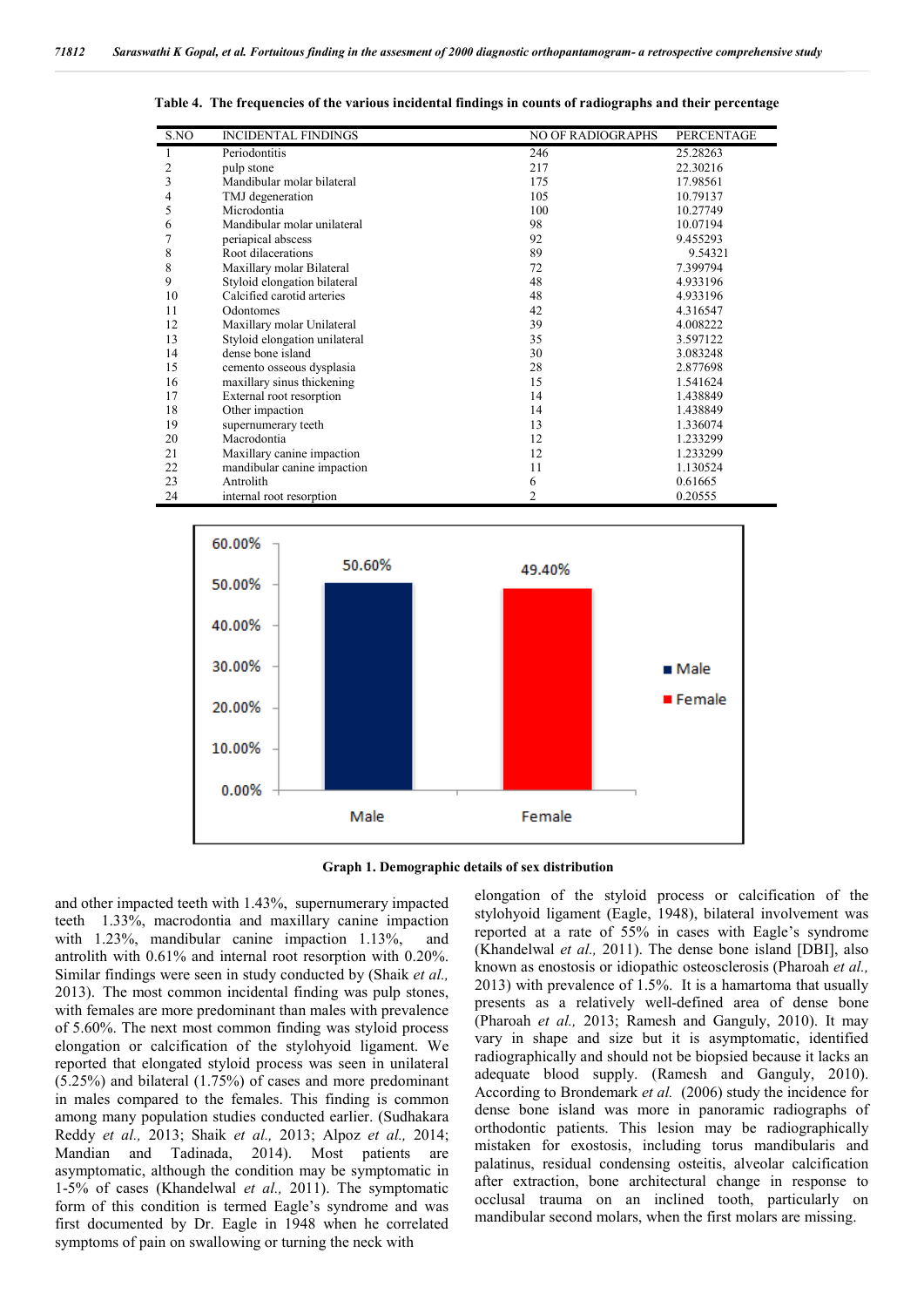

**Graph 2. Frequency of distribution of various radiological findings**



**Graph 3. Gender Distribution in Various Diagnostic Radiological Findings**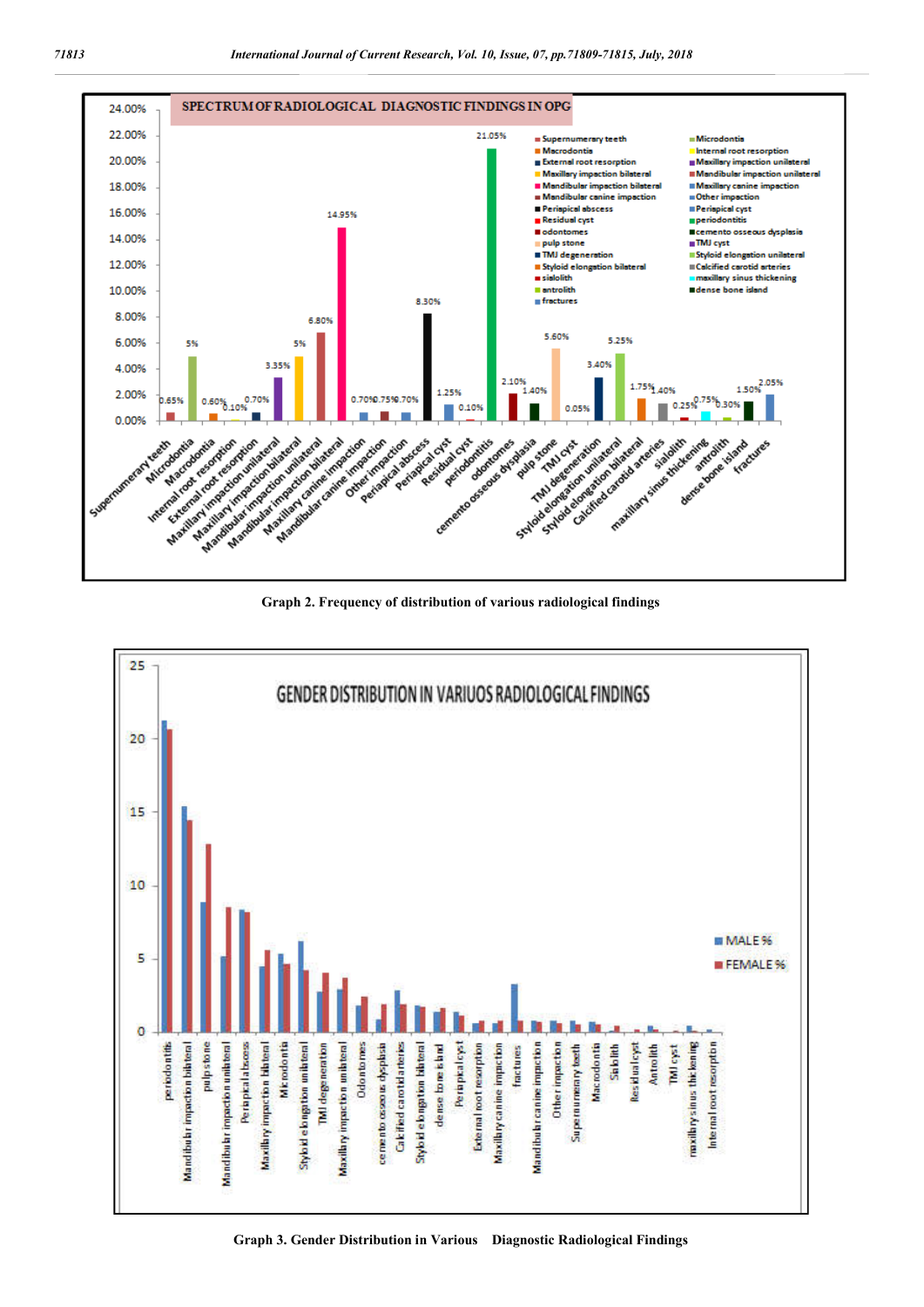

**Graph 4 . Percentage of Various Incidental Findings**

The most common soft tissue calcification identified in this study was vascular calcification with prevalence of 1.40%. Although vascular calcifications can potentially affect any artery, on panoramic images they are usually encountered in the carotid arteries, especially at the furcation area at the level of cervical vertebrae 3 and 4 (Mandian and Tadinada, 2014). Several studies have examined the efficacy of panoramic images at detecting carotid artery calcification and have found the sensitivity and specificity to be poor to moderate according to the various authoirs. (Mandian and Tadinada, 2014, Friedlander, 2007; Griniatsos *et al.,* 2009; Pornprasertsuk-Damrongsri and Thanakun, 2006; Ohba *et al.,* 2003; Ertas and Sisman, 2011). Sialoliths in submandibular region are seen on panoramic image in the molar and premolar region and in our study seen with prevalence of 0.25% and is seen commonly in females compared to males. They often present in symptomatic patients and so in our study also. The maxillary sinuses are of importance to dentist because of their proximity to dental structures. Part or all of the paranasal sinuses may appear on radiographs made for dental purposes, including maxillary periapical, panoramic and lateral or posteroanterior skull radiographs and cephalometric radiographs. Antral polyp rarely causes any signs or symptoms and is often noticed as an incidental finding on radiographs made for other purposes.

It usually requires no treatment because they customarily resolve spontaneously without any residual effect on the antral mucosa and periodic follow up may be required. We reported mucosal thickening in 0.75% and antrolith in 0.30% of our study in accordance with Roopashni et al. (2012) and Mandian *et al*. (2014) studies. Both sinus opacification and lack of a sinus cortical boundary may be signs of a malignant tumor and require further investigation and advanced imaging of the sinuses.

In our study, common dental anomalies were supernumerary teeth (.65%), microdontia (5%), macrodontia (.6%), root dilacerations (4.45%), internal root resorption in 0.10% and external root resorption in 1% of all cases. Early identification of internal resorption is vital, it may be transient and  $self$ limiting or progressive, if endodontic treatment is started early or in time it halts the resorption (0.10%). Our results correlated with Griniatsos *et al.* (2009) study. The periapical inflammatory lesion includes periapical abscess, radicular cysts, residual cysts, and apical scars. Periapical abscess is seen in 8.30% and radicular cysts are seen in 1.25% of all cases in our study. Also correlated with Roopashini *et al*. (2012) study. The supernumerary teeth are more commonly encountered clinically as well as radiographically. The impacted supernumerary teeth requires removal of teeth to avoid cyst formation or development of malocclusion. The mind's eye view of the panoramic radiograph: The 6 zones that we must learn to interpret the panoramic radiographs are

Zone 1 : The dentition Zone 2 : The nose- sinus Zone 3 : The mandible Zone 4 : The TMJ's Zone 5: The spine-ramus Zone 6: The hyoid

The various findings pertaining to the various zones are in

- **Zone 1:** Dental caries with pulpal and periapical pathology, cyst, impacted teeth, dense bone island, odontomes, Pulp stone, root dilacerations, fracture of teeth/ jaw, sialolith
- **Zone 2:** maxillary sinus mucosal thickening, antral polyp, antrolith, cysts